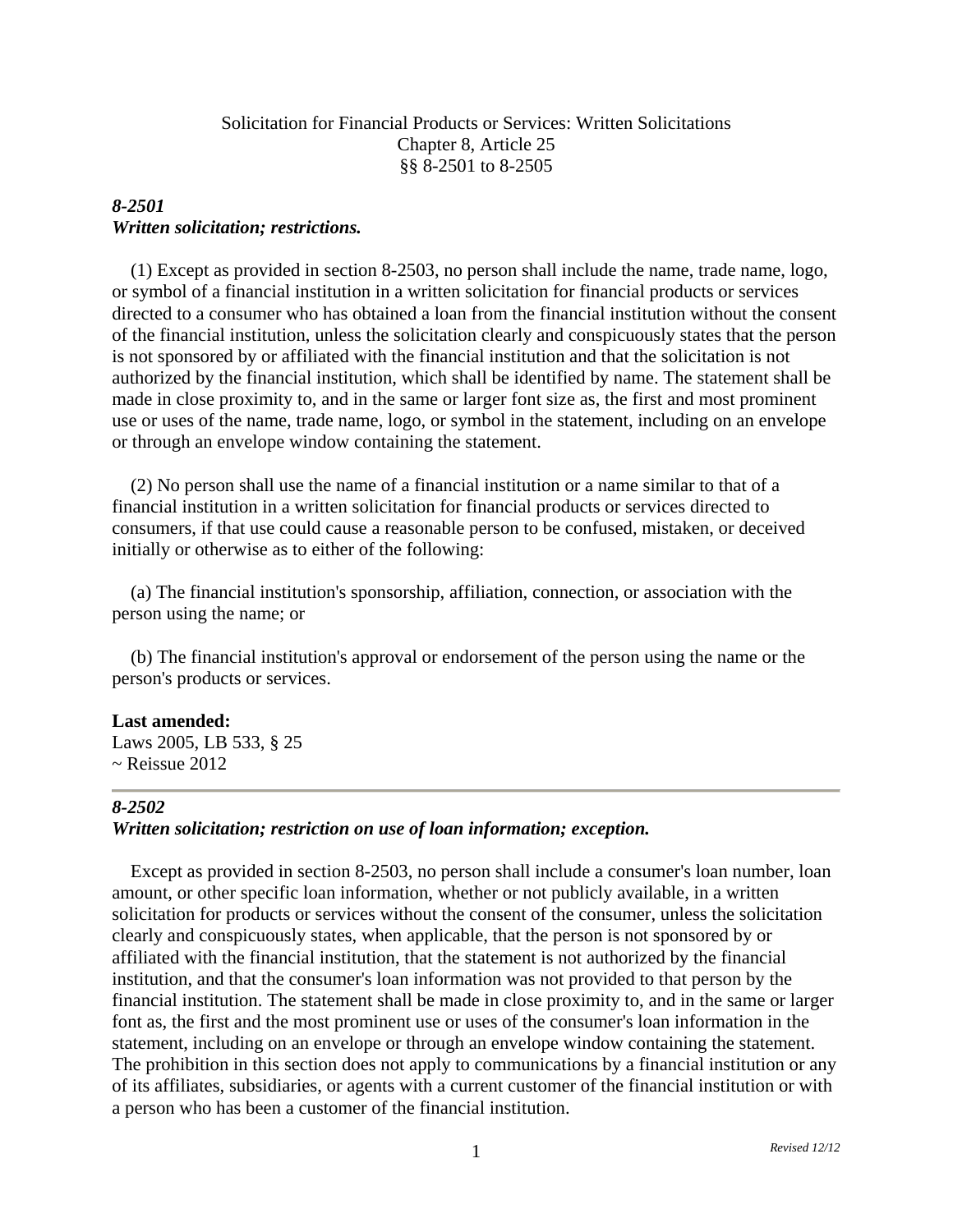#### **Last amended:**

Laws 2005, LB 533, § 26  $\sim$  Reissue 2012

#### *8-2503*

#### *Advertisement or written solicitation; comparison authorized.*

 It is not a violation of section 8-2501 or 8-2502 for a person in an advertisement or written solicitation for products or services to use the name, trade name, logo, or symbol of a financial institution without the statement described in section 8-2501 or 8-2502, if that use is exclusively part of a comparison of like products or services in which the person clearly and conspicuously identifies itself. Nothing in section 8-2501 or 8-2502 shall be deemed or interpreted to alter or modify the trade name and trademark laws of this state.

#### **Last amended:**

Laws 2005, LB 533, § 27 ~ Reissue 2012

#### *8-2504*

## *Violation; cease and desist order; fine.*

 (1) The Department of Banking and Finance may order any person to cease and desist whenever the Director of Banking and Finance determines that such person has violated section 8-2501 or 8-2502. Upon entry of a cease and desist order, the director shall promptly notify the affected person that such order has been entered and provide opportunity for hearing in accordance with the Administrative Procedure Act.

 (2) If a person violates section 8-2501 or 8-2502 after receiving such cease and desist order, the director may, following notice and opportunity for hearing in accordance with the Administrative Procedure Act, impose a fine of up to one thousand dollars for each violation, plus the costs of investigation. Each instance in which a violation of section 8-2501 or 8-2502 takes place after receiving a cease and desist order constitutes a separate violation.

 (3) The director shall remit all fines collected under this section to the State Treasurer for distribution in accordance with Article VII, section 5, of the Constitution of Nebraska. All costs collected shall be remitted to the Financial Institution Assessment Cash Fund.

 (4) This section does not affect the availability of any remedies otherwise available to a financial institution.

**Last amended:** Laws 2007, LB 124, § 19  $\sim$  Reissue 2012